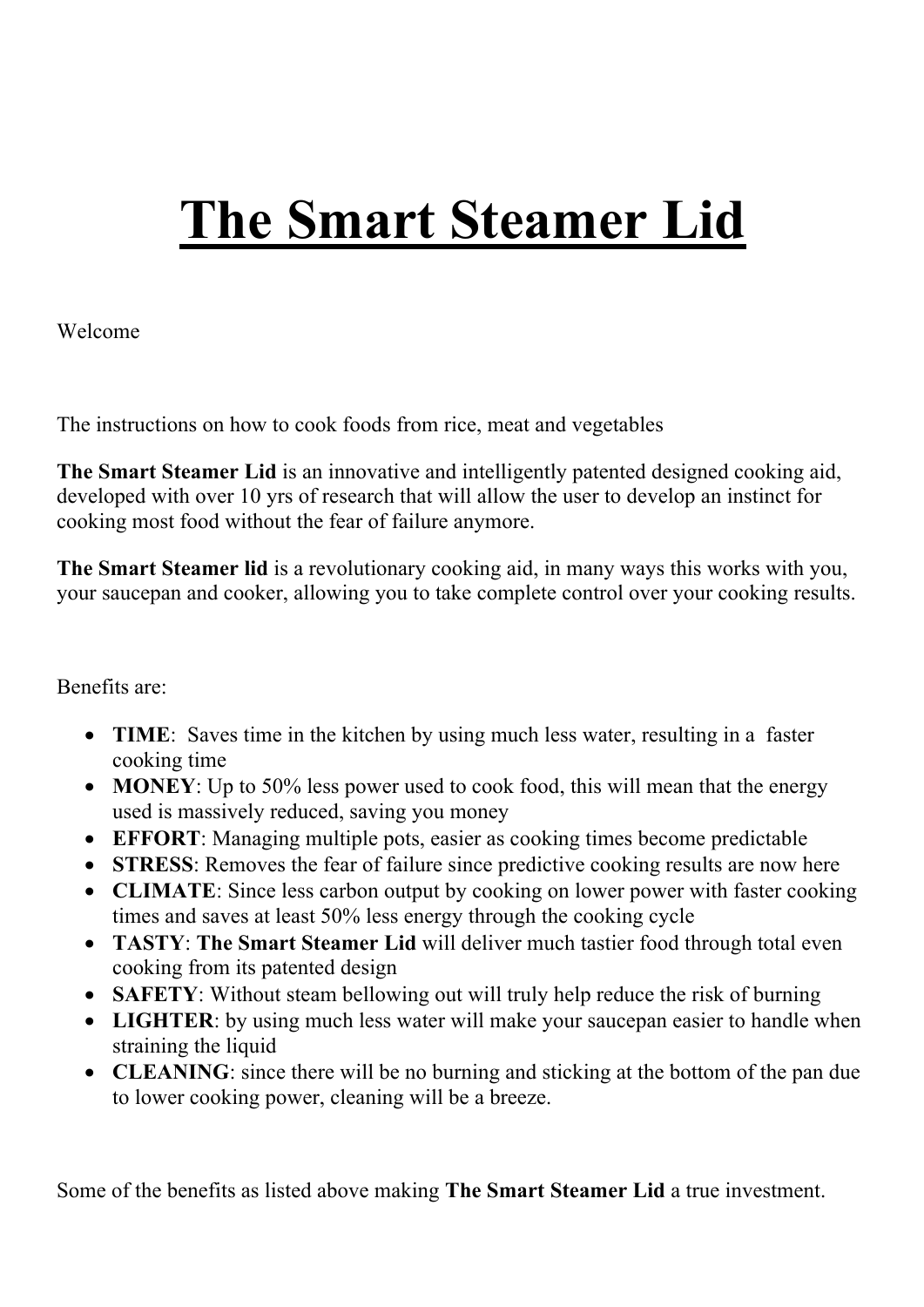## **Cooking instructions - How to cook most food on a hob**

#### Visit – www.**thesmartsteamerlid**.com

And watch **Paul Martin from BBC TV flog it !** Instructional video's which demonstrates how to cook most foods and get more than you bargained for.

#### **To cook most food**

**Episode 1:** The Smart Steamer Lid - Paul's kitchen

This video shows you how to use **The Smart Steamer Lid** to cook various foods using a small amount of water to cook - Meats & Vegetables

## **To cook perfect fluffy rice**

**Episode 2:** The Smart Steamer Lid - Paul's kitchen

This video shows you how to cook amazingly perfect fluffy rice every time.

Even if you can already cook well this is video is still worth watching to enhance what you may already know, including the professional

Always refer to the video for a visual of how and to check to see if you are using **The Smart Steamer Lid** correctly

The only tip you need to cook perfect fluffy rice is: **Never remove the lid until rice is ready to serve after simmer.** This releases any pressure built up within the lid that was trapped in its design.

Do not bring the rice to boil too fast, it will be better to be a bit slower and guarantee right first time this is actually one of the secrets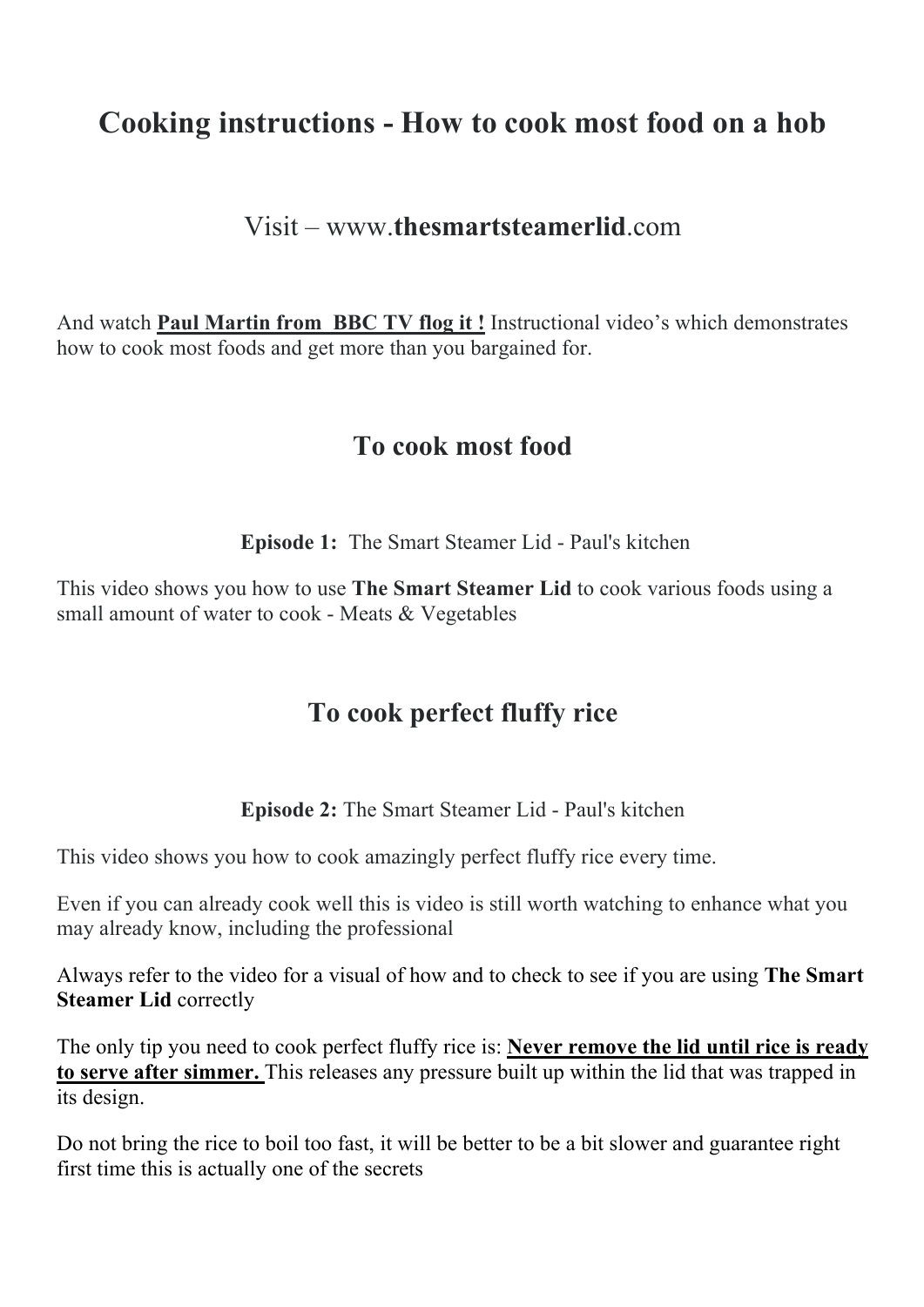# Cooking Instructions: **The Smart Steamer Lid 20cm**

#### Using small cooking ring

Any white or brown rice from Basmati to Arborio using the 20cm lid and saucepan and small cooker ring

2 servings of rice @ 75g per servings 75g (total 150g) - use 250 ml water

4 servings of rice @ 75g per servings (total 300g) - use 500 ml water 1/2 litre

6 servings of rice  $\omega$  75g per servings (total 450g) - use 750 ml water

8 servings of rice @ 75g per servings (total 600g) - use 1000 ml or 1 litre

For the small pan you will quickly learn the maximum quantity that the pan will hold before you need to think about moving up a size

Time to boil for 8 people takes about 9 and 1/2 min's for fluffy rice and a 12 min simmer

Serving quantities 6, 4 and 2 will take less time to come to boil than 8 and you will notice over time that once heat is turned down all quantities take 10-12 min's because the quality of the rice and cooker power differs also.

Use a measuring jug for the correct amount of water, When you have used the lid for the first time you see why it is important to get measurements right. You will appreciate the result.

1. Wash and rinse rice in cold water until can just see the rice through the water.

2. Drain rice then pour into a 20cm pan and add the measured cold water to the rice as instructions shown above ( add salt now if wish to ).

3 Place the **Smart Steamer Lid** on the saucepan and a pan lid on top of the **smart steamer lid.**

4 Place the pan onto a large ring first as each cooker power output different. Turn up to power setting No.5 so the rice mixture doesn't boil too fast.

5. When you see steam emerging around the pan lid, ( remember how long it takes ) then turn down to a 1 or really low on gas and allow to simmer for 10 -12 min's then just turn off power but do not remove.

Once turned off you will notice the lid depress (go down in the pan) the vacuum is what helps make it fluffy and the rest of the steam will be absorbed by the rice also. **Smart**

6. Remove the pan lid and next **The Smart Steamer Lid** pulling towards you allowing the steam to go away from you (safety).

7. Rice now ready to serve. If rice is slightly dry then the power was too high and if you cannot reduce the power then add a small amount more water at the start.

What you should have is amazing fluffy rice and if you like it slightly drier then do not add as much water next time. It is just a matter of working with you cooker.